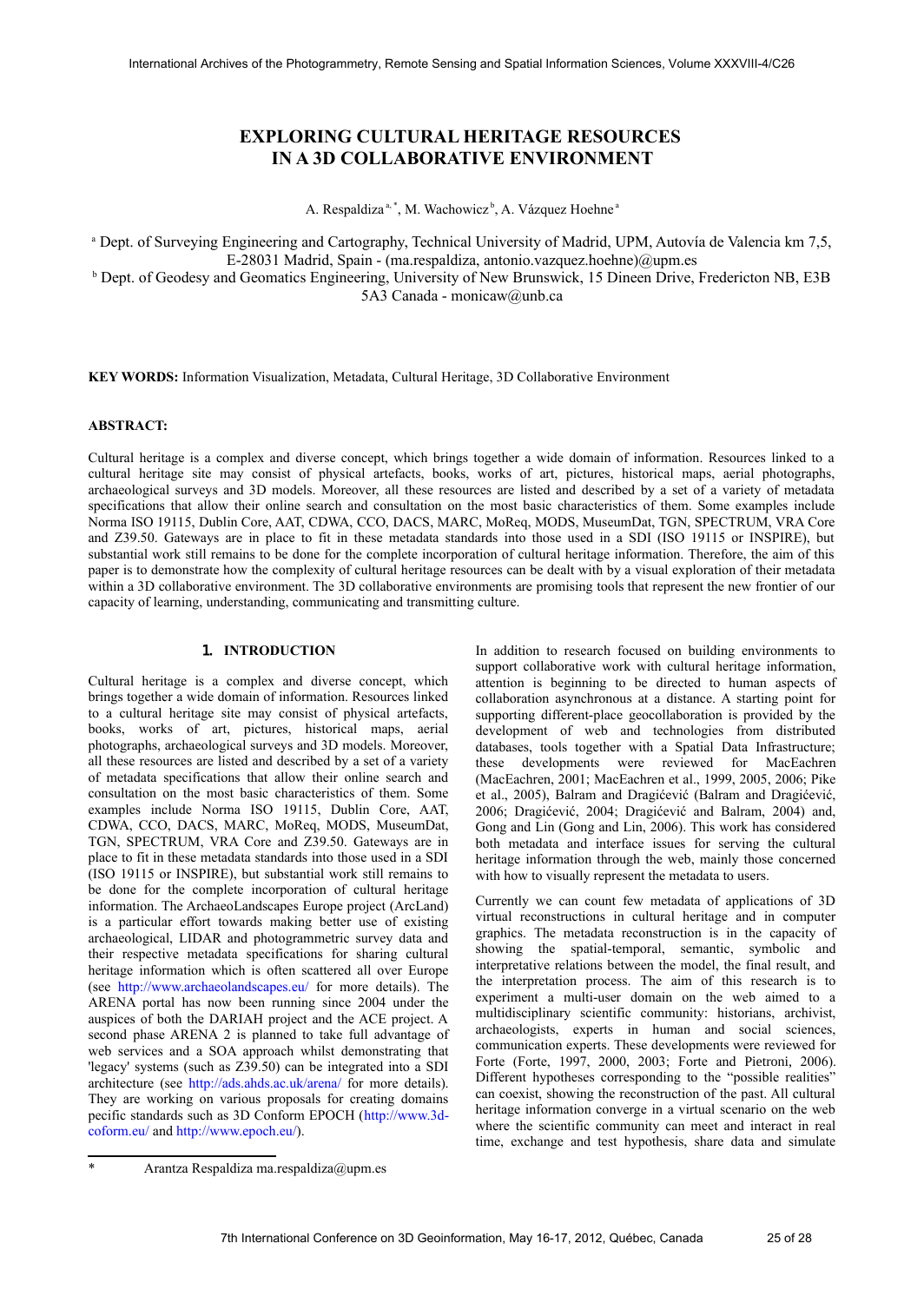different scenarios in order to discuss possible interpretations and methods. The envisaged virtual space will be an editable and dynamic environment in continuous evolution and able to be updated with new information.

Therefore, the aim of this paper is to demonstrate how the complexity of cultural heritage resources can be dealt with by a visual exploration of their metadata within a 3D collaborative environment. Towards this end, a metadata visualisation approach is proposed for creating a formal structure for an implicit and explicit representation of the connections and voids between different current domain-specific standards. The case study is Risk Map for Tossa de Mar (Girona, Spain) was used for the implementation. The Risk Map characterizes the presence and territorial diffusion of the historic, cultural and environmental heritage and values its vulnerability. Furthermore the Risk Map observes, describes and values dangerous levels present in the territory and pertinent static-structural, ambient air and anthropic dimensions.

# 2. **METHODOLOGY**

Cultural heritage information as a representation of the real world involves three different levels of representation. There are the conceptual representation, digital representation, and visual representation (Ahonen-Rainio, 2005; Laurini and Thompson, 1992; Worboys, 1995), and all of concern to a user of metadata. We propose a 3D modelling metadata structure based on the previous work carried out by Styliadis (Styliadis et al., 2009). First the data forming the basis of the modelling study are examined as primary metadata, then the principles of both the analysis and the restitution are presented (secondary and tertiary metadata), and finally the hypothesis formulation (fourth level metadata) and following the reconstruction hypothesis formulation (fifth level metadata) are documented.

Moreover, this 3D modelling metadata structure is combined with a metadata visualisation approach as proposed by Riley (Riley, 2010) and Fairbairn (Fairbairn et al., 2001). As a result, visual representations are used for creating hierarchies among the metadata specifications of cultural heritage resources and their different interpretations, as well as their dependencies.

The aspects of visualization research (Fairbairn et al., 2001) are mutually interrelated as: data, purpose, technology, impact and form. The five sections identify multiple aspect of the relationship between representation and visualization.

**2.1 Data:** The nature of what kind of data and phenomena are to be represented, the form of representation chosen, for example, conceptual model or database representation.

**2.2 Purpuse**: The purpose for which representation is undertaken and used, the users for whom representation is undertaken, and the methods and the technologies that enable representation to be accomplished.

**2.3 Technology**: The changing technology to support new forms of representation, how representations can be accessed and enhanced.

**2.4 Impact**: The impact of representation form on both understanding and task outcomes, in particular, user interactionwith dynamic representations and with other users.

**2.5 Form**: The representation purpose include matching the representation with generic or specific data handling tasks. And appearance and form of representation, visual design and the user interface.



Figure 1. Aspects of visualization research

The issues of concern in visualization research include characteristics of data to be visualized, purpose and form of representation, impact of form on understanding and task outcomes, and technology to support new form of representation. To reiterate, we consider the most critical issues to be those concerned with the characteristics of the data to be handled, including issues of its generalisation, organisation and its inherent attributes.

## 3. **IMPLEMENTATION**

The implementation was carried out in Improvise (Weaver, 2006). Improvise is a fully-implemented Java software architecture and user interface that enables users to build and browse highly-coordinated visualizations interactively. Users gain precise control over how navigation and selection affects the appearance of data across multiple views. By coupling a shared-object coordination model with a declarative visual query language. And using a potentially infinite number of variations on well-known coordination patterns such as synchronized scrolling, overview and detail, brushing, drill down, and semantic zoom.

In the interface implementation attention has been directed, particularly, toward making the cultural heritage information accessible to a community of users with the metadata visualization (Figure 2). Another components of this work will involve by supporting the collection of locally generated information and comparing public use of a virtual decision making environment (Figures 3 and 4).



Figure 2. The 3D Collaborative Environment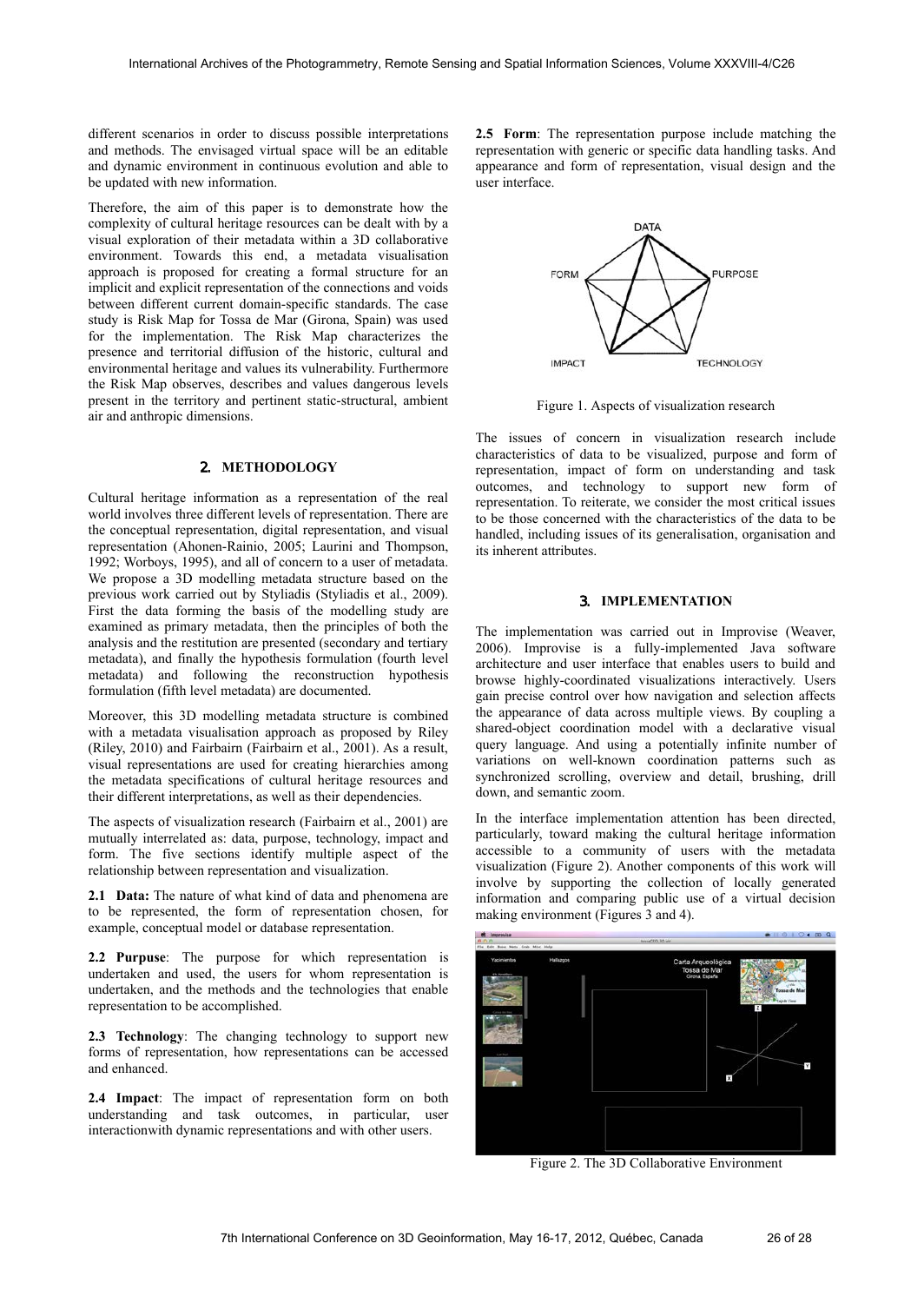

Figure 3. The 3D Collaborative Environment: Archaeological site selection: various resources



Figure 4. The 3D Collaborative Environment: Archaeological site selection, 3D resources

## 4. **CONCLUSIONS AND FUTURE WORK**

Collaborative environments have a profound impact on society since they represent a new way of improving user involvement in sharing cultural heritage information. This research work has shown the need for the development of search interfaces that are tailored to the visualization of metadata information accordingly to the different levels of collaboration among users due to their forms of collaboration, channels of communication, and use of cultural heritage information. The 3D collaborative environments are promising tools that represent the new frontier of our capacity of learning, understanding, communicating and transmitting culture.

Further research is needed to study the social behaviour of users within the 3D collaborative environment: analyse them interacting in 3D with cultural heritage information, constructing cyber maps and landscapes. A possible scenario is the 3D collaborative environment where the users can interact in 3D, discussing about key features of the information, interpretations and general overviews. Therefore, our future research work will be focussed on the validation of the interpretative and reconstructive process and sharing of all the activities with the community.

# 5. **ACKNOWLEDGEMENTS**

This work was funded by España Virtual CENIT project funded by the CDTI in the program through 2010 Ingenio CNIG.

## 6. **REFERENCES**

Ahonen-Rainio, P., 2005. *Visualization of Geospactial Metadata for Selecting Geographic Datasets*. Helsinki University of Technology. February.

Balram, S. and Dragićević, S., 2006. Collaborative Geographic Information Systems and Science: A Transdisciplinary Evolution. In: *Collaborative Geographic Information Systems,*  pp. 341-350.

Balram, S. and Dragićević, S., 2006. Collaborative Geographic Information Systems and Science: Origins, Boundaries, and Structures. In: *Collaborative Geographic Information Systems,*  pp. 1- 22.

Dragićević, S., 2004. The potential of Web-based GIS. *Journal of Geographical Systems,* 6, pp. 79-81.

Dragićević, S. and Balram S., 2004. A Web GIS collaborative framework to structure and manage distributed planning processes. *Journal of Geographical Systems*, 6, pp. 133-153.

Fairbairn, D., Andrienko, G., Andrienko, N., Nuziek, G. and Dykes, J., 2001. Representation and its Relationship with Cartographic Visualization. *Cartography and Geographic Information Science*, 28(1), pp. 13-28.

Forte, M., 1997. *Virtual Archaeology - Great Discoveries Brought to Life Through Virtual Reality*, London, Thames & Hudson.

Forte, M., 2000. About virtual archaeology: disorders, cognitive interactions and virtuality. In: *Virtual Reality in Archaeology, Oxford, BAR International Series* 843, pp. 247-259.

Forte, M., 2003. Mindscape: ecological thinking, cyberanthropology and virtual archaeological landscapes. The reconstruction of archaeological landscapes through digital technologies. In: *Proceedings of the First Italy - USA Workshop (Boston, Nov 1-3 2001), vol. 1151, BAR Interntional Series.* pp. 95- 108. Oxford: BAR.

Forte M. and Pietroni E., 2006. The Museum's mind: a cybermap for cultural exhibitions. *International Journal of Architectural Computing,* 01(7), pp. 57-76.

Gong, J. and Lin, H., 2006. A Collaborative Virtual Geographic Environment: Design and Development. In: *Collaborative Geographic Information Systems,* pp. 186-206.

Laurini, R. and Thompson, D., 1992. *Fundamentals of Spatial Information Systems*. Academic Press, London.

MacEachren, A.M., 2001. Cartography and GIS: Extending collaborative tools to support virtual teams. *Progress in Human Geography*, 25(3), pp. 431-444.

MacEachren, A. M., Cai, G., Sharma, R., Rauschert, I., Brewer, I., Bolelli, L., Shaparenko, B., Fuhrmann, S. and Wang, H., 2005. Enabling collaborative geoinformation access and decision-making through a natural, multimodal interface. *International Journal of Gegraphical Information Science*, 19(3), pp. 293-317.

MacEachren, A., Edsall, R., Haug, D., Baxter, R., Otto, G., Masters, R., Fuhrmann, S. and Qian, L., 1999. Exploring the potential of virtual environments for geographic visualization. In: *Proceedings of 95th Annual Meeting, Association of American Geographers*, Honolulu, HI.